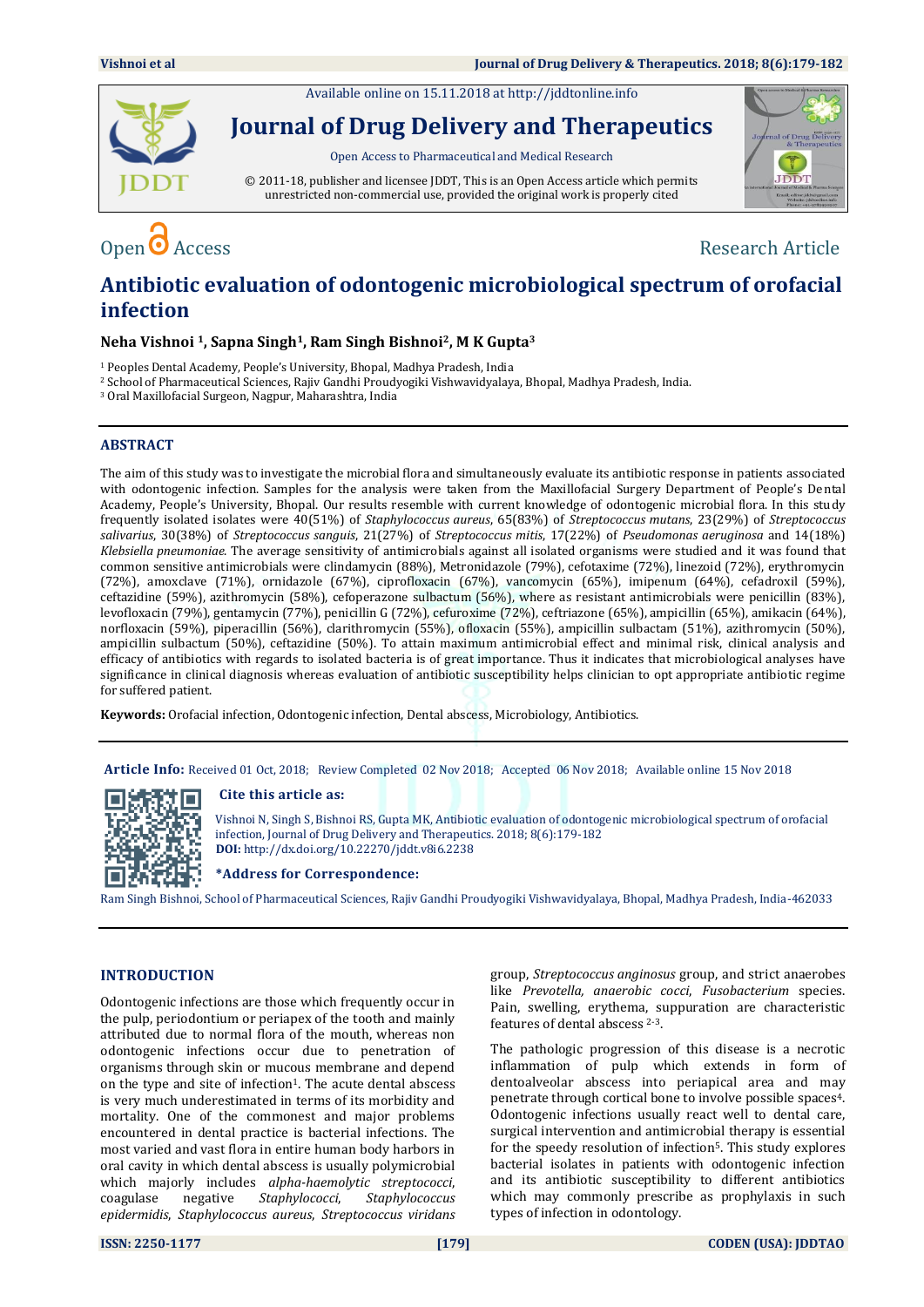# **MATERIALS AND METHOD**

This study was conducted in People's Dental Academy, People's University, Bhopal. All patients presenting with maxillofacial infection in outpatient of the department were thoroughly screened with complete case history and detailed examination. The cases diagnosed as having maxillofacial infection was carried out in study whereas patients presenting with wound sepsis, history of anticancer chemotherapy or any other additional co-morbidity such as chronic renal failure, severe anemia and administration of antibiotic within a week were excluded from the study.

### **Collection of pus sample**

Pus sample was preferentially collected by closed aspiration using an 18 gauge needle and 10 mL disposable syringe. Site of aspiration was chosen after careful examination and before aspiration it was cleaned with isopropyl alcohol. Intra-oral site was cleaned using 0.2% chlorhexidine mouth rinse, subsequently sterile dry gauze was used to wipe the area. Maximum amount of sample was aspirated in a single attempt to avoid contamination. In cases where significant aspirate was not available after incision and drainage, the sample was collected by sterile culture swabs. Immediately upon aspiration residual air was evacuated from the syringe and the needle was capped with a sterile rubber cork. The samples were transported to laboratory without any delay.

#### **Assessment of microbial profile**

Pus samples were directly observed by gram staining as well as it is processed on appropriate culture media for isolation and identification of micro-organisms. All culture media used in the study was prepared by reconstituting the commercially available dehydrated media of HiMedia, India. Samples were inoculated on blood agar, MacConkey agar media at 37°C for 18-24 hrs of incubation. After growth appears on media smear was prepared and Gram

#### **Vishnoi et al Journal of Drug Delivery & Therapeutics. 2018; 8(6):179-182**

staining was performed to study morphologic characteristics followed by various biochemical tests for identification of micro-organisms.

#### **Antibiotic susceptibility testing**

Isolated and identified colonies were then inoculated on Muller Hinton Agar for growing organisms. Antibiotic sensitivity for isolates was done by standard Kirby-Bauer Disk Diffusion Technique. Interpretations were carried out based on the diameter of the zone of inhibition as sensitive, moderate sensitive or resistant using manual provided by Himedia Pvt. Ltd., India. Antibiotics used were Amoxicillin-Clavulanic acid, Ampicillin, Ampicillin-Sulbactam, Cefadroxil, Clarithromycin, Clindamycin, Linezolid, Norfloxacin, Azithromycin, Vancomycin, Amikacin, Cefoparazone-Sulbactam, Cefotaxime, Ceftazidine, Ceftriaxone, Cefuroxime, Ciprofloxacin, Erythromycin, Gentamycin, Imipenen, Levofloxacin, Penicillin G, Metronidazole, Ornidazole and Ofloxacin.

# **RESULTS AND DISCUSSION**

In our study 78 patients with maxillofacial odontogenic infection (Table 1) were included which were fulfilling the inclusion and exclusion criteria's of the study and 30 samples were taken of control (Healthy individuals). In the gender distribution of the subjects (Table1) it was observed that out of 78 patients the females were 37(47.4%) and males were 41(52.5%). In control group out of 30 individuals 15 females and 15 males were enrolled. These findings were also be compared with gender distribution in which out of 90 patients 57(63.33%) cases were of males and 33(36.67%) cases were of female, In some studies male patients were 54% and female patients were 46% and 56(70%) were males and 24(30%) were female<sup>6-8</sup>. In our study also male patients was higher than females patients, thus males are much prone to the infection rather than females.

#### **Table 1: Gender wise distribution**

| S No | Gender | No. of Patients $(\% )$ (n= 78 | Control Group (n=30) |
|------|--------|--------------------------------|----------------------|
|      | Male   | 41 (52.5%)                     |                      |
|      | Female | $37(47.4\%)$                   |                      |

In the abscess distribution by tooth type (Table 2) it has been found that out of 78 patients the total 190 teeth were affected in which 108(57%) teeth are of molars, 16(8%) are canines and 33(17%) are premolars and incisors tooth (Table 2). No teeth were involved in control group. The

most frequently implicated teeth were those located in the lower posterior segments (61.5%), followed by the lower molars (26.6%). In other study they found the lower molars to be the most causal teeth <sup>9</sup>.

| S.No. | Tooth type   | No. of cases | No. of tooth involving | Percentage (%) | Control group |
|-------|--------------|--------------|------------------------|----------------|---------------|
|       | Molars       | bΖ           | 108                    | 57%            | 00            |
|       | Premolars    | 20           |                        | 17%            | 00            |
|       | Canines      | 10           |                        | 08%            | 00            |
|       | Incisors     | 13           |                        | 17%            | 00            |
|       | <b>Total</b> | 105          | 190                    | 100            | 00            |

In some studies also stated that most odontogenic infections arise as a sequel to pulp necrosis caused by caries, periodontal infections, gingivitis, pericoronitis, trauma and surgery are other sources responsible for orofacial infections. In our study also it was observed that the main origin/cause of odontogenic infection (Table 3) was dental caries i.e 62 (79.4%), followed by gingivitis 44(56.4%), periodontitis 30(38.4%), periapical 5(6.4%) and pericoronitis 3(3.8%). Local odontogenic infections usually originate from apical periodontitis (66.7%-70.7%) or initially from dental caries (33.8%-80.6%). Other dental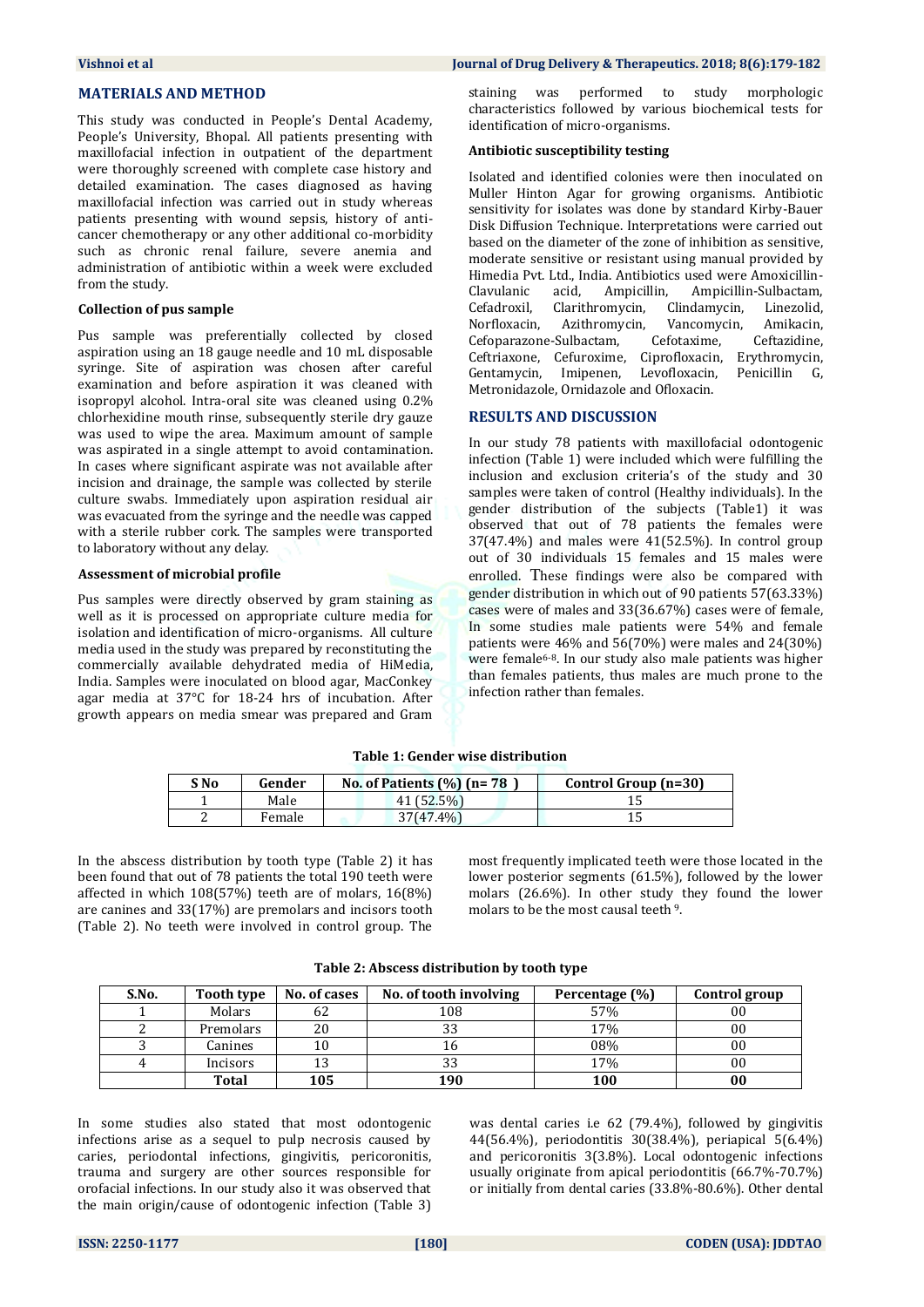diseases causing local infection complications are pericoronitis, alveolar osteitis, periodontitis and cysts 8-15.

| S.No | Origin of infection | No. of patients $(\%)$ | <b>Control Group</b> |
|------|---------------------|------------------------|----------------------|
|      | Periodontal         | 30 (38.4%)             | 00                   |
|      | Pericoronitis       | 03 (03.8%)             | 00                   |
|      | Periapical          | $05(06.4\%)$           | 00                   |
|      | Dental caries       | 62 (79.4%)             | 00                   |
|      | Gingivitis          | 44 (56.4%)             | 00                   |

**Table 3: Origin of infection**

It was observed that in total 78 abscess patients (Table 4) there was 40(51%) of *Staphylococcus aureus* isolates, 65(83%) of *Streptococcus mutans*, 23(29%) of *Streptococcus salivarius*, 30(38%) of *Streptococcus sanguis*, 21(27%) of *Streptococcus mitis*, 17(22%) of *Pseudomonas aeruginosa* and 14(18%) are of *Klebsiella pneumoniae*. Total isolates were 210 in odontogenic patients in which multiple isolates are found in single patient. Studies by some scientists covering diverse populations and performed at different time periods show that maxillofacial infections are polymicrobial mixed micro flora16-21. The most common micro-organisms in dentoalveolar infection is *Streptococcus viridans* <sup>22</sup>. The results of our study are in

concurrence with those of Rega (2006) et al and Rao D et al (2010)7, 23. In many studies it was found that *Staphylococci* are now more frequent colonizer of oral tissues than previously thought. The frequent isolation of *Staphylococci* in pus samples from odontogenic infections have been reported in previous studies 19,24. The most common organisms isolated from aerobic bacteria were *Streptococcus viridans* 24(36.4%), followed by *Klebsiella* 18(27.3%), *Pseudomonas aeruginosa* 12(18.2%), coagulase negative *Staphylococci* 6(9.1%), *Nisseria* 3(4.54%) and *Enterobacter* spp. 3(4.54%)6. The isolation of *pseudomonas* in 13 cases (11.60%) is high when compared to other studies<sup>10</sup>.

**Table 4: Isolates from patients (n=78)**

| S <sub>No.</sub> | <b>Isolates</b>         | No. of isolates (%) | Control (%) |
|------------------|-------------------------|---------------------|-------------|
|                  | Staphylococcus aureus   | 40 (51%)            | 12          |
|                  | Streptococcus mutans    | 65 (83%)            | 28          |
| 3                | Streptococcus salivaris | 23 (29%)            | 25          |
| 4                | Streptococcus sanguis   | 30 (38%)            | 07          |
| 5                | Streptococcus mitis     | 21 (27%)            | 15          |
| 6                | Pseudomonas aeruginosa  | 17 (22%)            | 04          |
|                  | Klebsiella pneumonia    | 14 (18%)            | 02          |
|                  | <b>Total Isolates</b>   | 210                 | 93          |

The average of antimicrobials activity against all different isolates in which sensitive antimicrobials (Figure 1) are clindamycin (88%), metronidazole (79%), cefotaxime (72%), linezoid (72%), erythromycin (72%), amoxclave (71%), ornidazole (67%), ciprofloxacin (67%), vancomycin (65%), imipenum (64%), cefadroxil (59%), ceftazidine (59%), azithromycin (58%), cefoperazone sulbactum (56%). A total of 27 antibiotics were tested in the present study. Over all excellent responses were evident for Clindamycin, Linezolid and Metronidazole, Cefotaxime, Erythromycin. Baumgartner et al. 2003, Chang et al. 2005 also reported the high sensitivity for clindamycin25-26, while Lewis M et al (1990) and Boyanova et al (2006) reported Clindamycin and Metronidazole to be highly

efficient against gram negative rods17,27. Salins BM et al (2006) have also shown high susceptibility for Linezolid and Clindamycin28. Gutierrez-Perez JL et al (2004) who recommended Amoxicillin-Clavulanic acid as the first line antibiotic, our study found an antibiotic sensitivity on 70.5% to this antibiotic29. *In-vitro* susceptibility (88.46%) to Clindamycin and the clinical response to this antimicrobial in the present study appears to justify its choice as the first line drug for odontogenic sepsis. In the study of Flynn TR (2000) all the aerobic bacteria showed 3(14.3%) sensitive to Ampicillin and 10(47.6%) resistance to the same. Most of the organisms were sensitive to Ceftriaxone 20(95.2%), Levofloxacin 19(90.5%) and 17(81%) sensitive for Amoxicillin and Clavulanic acid5.